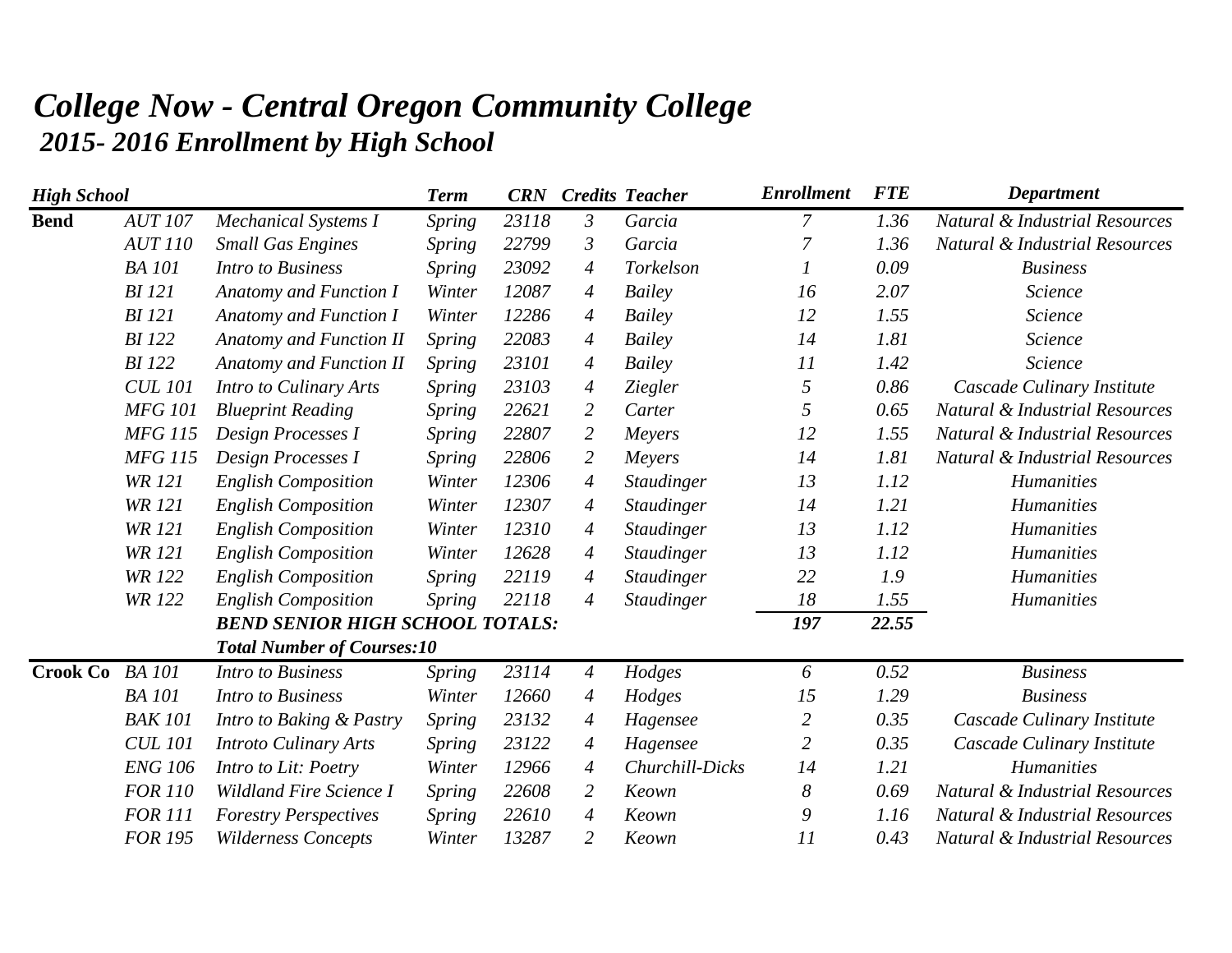|                 | <b>WR 121</b>  | <b>English Composition</b>              | Winter        | 12300 | 4                        | Churchill-Dicks       | 17               | 1.47 | <b>Humanities</b>          |
|-----------------|----------------|-----------------------------------------|---------------|-------|--------------------------|-----------------------|------------------|------|----------------------------|
|                 | <b>WR 122</b>  | <b>English Composition</b>              | Spring        | 21863 | $\overline{4}$           | Churchill-Dicks       | 15               | 1.29 | <b>Humanities</b>          |
|                 |                | <b>CROOK COUNTY HIGH SCHOOL TOTALS:</b> |               |       |                          |                       | 99               | 8.76 |                            |
|                 |                | <b>Total Number of Courses: 9</b>       |               |       |                          |                       |                  |      |                            |
| <b>Culver</b>   | <b>BA</b> 101  | <b>Intro to Business</b>                | Winter        | 12903 | $\overline{4}$           | Goad                  | 15               | 1.29 | <b>Business</b>            |
|                 | <b>MTH 111</b> | College Algebra                         | Winter        | 12119 | $\overline{A}$           | Yule                  | 10               | 0.86 | <b>Mathematics</b>         |
|                 | <b>WR 121</b>  | <b>English Composition</b>              | Winter        | 12301 | $\overline{4}$           | <b>Bowen</b>          | 25               | 2.16 | <b>Humanities</b>          |
|                 | <b>WR 122</b>  | <b>English Composition</b>              | Spring        | 21878 | $\overline{4}$           | <b>Collins Watson</b> | 22               | 1.9  | <b>Humanities</b>          |
|                 |                | <b>CULVER HIGH SCHOOL TOTALS:</b>       |               |       |                          |                       | 72               | 6.21 |                            |
|                 |                | <b>Total Number of Courses: 4</b>       |               |       |                          |                       |                  |      |                            |
| <b>LaPine</b>   | <b>BA</b> 101  | <b>Intro to Business</b>                | Spring        | 23116 | $\overline{A}$           | Parnell               | $\boldsymbol{l}$ | 0.09 | <b>Business</b>            |
|                 | <b>MTH 111</b> | College Algebra                         | <b>Spring</b> | 22793 | 4                        | Goodall               | 12               | 1.04 | <b>Mathematics</b>         |
|                 | <b>WR 121</b>  | <b>English Composition</b>              | Fall          | 42270 | $\overline{A}$           | Parker                | 17               | 1.47 | <b>Humanities</b>          |
|                 | <b>WR 122</b>  | <b>English Composition</b>              | Winter        | 12118 | 4                        | Parker                | 8                | 0.69 | <b>Humanities</b>          |
|                 |                | <b>LA PINE HIGH SCHOOL TOTALS:</b>      |               |       |                          |                       | 38               | 3.29 |                            |
|                 |                | <b>Total Number of Courses: 4</b>       |               |       |                          |                       |                  |      |                            |
| <b>Madras</b>   | $BI$ 121       | Anatomy and Function I                  | Winter        | 12024 | $\overline{4}$           | Payton                | 20               | 2.59 | Science                    |
|                 | <b>BI</b> 122  | <b>Anatomy and Function II</b>          | Spring        | 22084 | $\overline{A}$           | Payton                | 19               | 2.46 | Science                    |
|                 | <b>MTH 111</b> | College Algebra                         | Winter        | 12388 | $\overline{A}$           | Petersen-Hair         | 14               | 1.21 | <b>Mathematics</b>         |
|                 | <b>MTH 112</b> | Trigonometry                            | Spring        | 22147 | 4                        | Petersen-Hair         | 12               | 1.04 | <b>Mathematics</b>         |
|                 | <b>WR 121</b>  | <b>English Composition</b>              | Spring        | 22810 | $\overline{4}$           | Wheeler               | 13               | 1.12 | <b>Humanities</b>          |
|                 | <b>WR 121</b>  | <b>English Composition</b>              | Spring        | 22811 | $\overline{A}$           | Wheeler               | 14               | 1.21 | <b>Humanities</b>          |
|                 | <b>WR 122</b>  | <b>English Composition</b>              | Spring        | 22769 | 4                        | Swagger               | $\overline{4}$   | 0.35 | <b>Humanities</b>          |
|                 |                | <b>MADRAS HIGH SCHOOL TOTALS:</b>       |               |       |                          |                       | 96               | 9.98 |                            |
|                 |                | <b>Total Number of Courses: 6</b>       |               |       |                          |                       |                  |      |                            |
| Mountain BA 111 |                | <b>Applied Accounting I</b>             | <b>Spring</b> | 22628 | $\mathfrak{Z}$           | Riper                 | 9                | 0.58 | <b>Business</b>            |
| <b>View</b>     | <b>BAK 101</b> | Intro to Baking & Pastry                | Spring        | 23131 | $\overline{4}$           | Kimerling             | 5                | 0.86 | Cascade Culinary Institute |
|                 | <b>BI</b> 121  | Anatomy and Function I                  | Winter        | 12289 | $\overline{\mathcal{A}}$ | Leapaldt              | 17               | 2.2  | Science                    |
|                 | <b>BI</b> 121  | <b>Anatomy and Function I</b>           | Winter        | 12288 | $\overline{\mathcal{A}}$ | Leapaldt              | 25               | 3.24 | Science                    |
|                 | <b>BI</b> 122  | <b>Anatomy and Function II</b>          | Spring        | 22635 | $\boldsymbol{4}$         | Leapaldt              | 16               | 2.07 | Science                    |
|                 | <b>BI</b> 122  | <b>Anatomy and Function II</b>          | <b>Spring</b> | 22634 | 4                        | Leapaldt              | 16               | 2.07 | Science                    |
|                 | CJ 100         | <b>Survey Criminal Justice</b>          | Winter        | 12908 | $\mathfrak{Z}$           | Taroli                | 30               | 1.94 | Social Science             |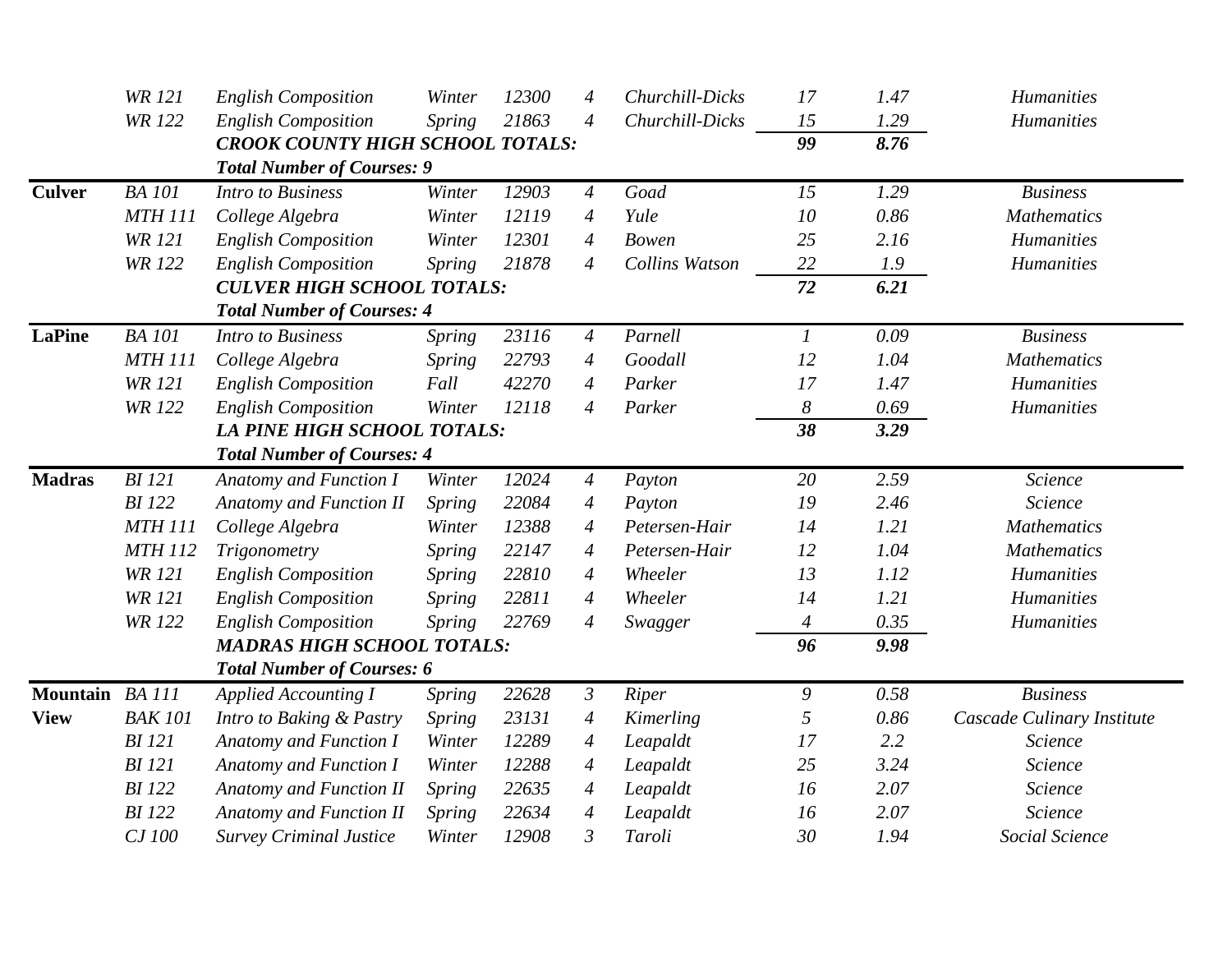| CJ 100         | <b>Survey Criminal Justice</b> | Spring        | 22632 | $\mathfrak{Z}$   | Taroli       | 20             | 1.29 | Social Science                            |
|----------------|--------------------------------|---------------|-------|------------------|--------------|----------------|------|-------------------------------------------|
| CJ 220         | Intro to Substantive Law       | <b>Spring</b> | 23102 | $\mathfrak{Z}$   | Taroli       | 21             | 1.36 | Social Science                            |
| CJ 220         | Intro to Substantive Law       | Spring        | 23157 | $\mathfrak{Z}$   | Taroli       | 18             | 1.16 | Social Science                            |
| <b>CUL 101</b> | Intro to Culinary Arts         | <i>Spring</i> | 23104 | 4                | Kimerling    | 5              | 0.86 | Cascade Culinary Institute                |
| <b>ENG 104</b> | Intro to Lit: Fiction          | Winter        | 12311 | $\boldsymbol{4}$ | Clements, M  | 16             | 1.38 | <b>Humanities</b>                         |
| <b>ENG 106</b> | Intro to Lit: Poetry           | <b>Spring</b> | 22142 | $\boldsymbol{4}$ | Clements, M  | 11             | 0.95 | <b>Humanities</b>                         |
| FA 101         | Introduction to Film           | Winter        | 12333 | $\mathfrak{Z}$   | Clements, J  | 24             | 1.55 | <b>Humanities</b>                         |
| FA 101         | Introduction to Film           | Winter        | 12332 | $\mathfrak{Z}$   | Clements, J  | 15             | 0.97 | <b>Humanities</b>                         |
| <b>HHP 270</b> | Sport and Exercise Psych.      | Winter        | 12915 | $\mathfrak{Z}$   | Chroninger   | 31             | 2.01 | Health & Human Performance                |
| <b>HHP 270</b> | Sport and Exercise Psych.      | Spring        | 22637 | $\mathfrak{Z}$   | Chroninger   | 16             | 1.04 | Health & Human Performance                |
| <b>HHP 270</b> | Sport and Exercise Psych.      | Winter        | 12914 | $\mathfrak{Z}$   | Chroninger   | 17             | 1.1  | Health & Human Performance                |
| <b>HHP 270</b> | Sport and Exercise Psych.      | <b>Spring</b> | 22638 | $\mathfrak{Z}$   | Chroninger   | 19             | 1.23 | Health & Human Performance                |
| <b>MFG 101</b> | <b>Blueprint Reading</b>       | <b>Spring</b> | 23143 | $\mathfrak{2}$   | Schrader     | $\overline{4}$ | 0.52 | Natural & Industrial Resources            |
| <b>MFG 101</b> | <b>Blueprint Reading</b>       | <b>Spring</b> | 23109 | $\overline{2}$   | Schrader     | 8              | 1.04 | <b>Natural &amp; Industrial Resources</b> |
| <b>MTH 111</b> | College Algebra                | Fall          | 42565 | $\overline{4}$   | Romero       | 15             | 1.29 | <b>Mathematics</b>                        |
| <b>MTH 111</b> | College Algebra                | Fall          | 42563 | $\boldsymbol{4}$ | Romero       | 16             | 1.38 | <b>Mathematics</b>                        |
| <b>MTH 111</b> | College Algebra                | Fall          | 42562 | $\boldsymbol{4}$ | Sieveking    | 20             | 1.73 | <b>Mathematics</b>                        |
| <b>MTH 111</b> | College Algebra                | Fall          | 42262 | $\boldsymbol{4}$ | Sieveking    | 17             | 1.47 | <b>Mathematics</b>                        |
| <b>MTH 111</b> | College Algebra                | Fall          | 42606 | $\overline{4}$   | <b>Shore</b> | 19             | 1.64 | <b>Mathematics</b>                        |
| <b>MTH 111</b> | College Algebra                | Fall          | 42561 | $\boldsymbol{4}$ | <b>Shore</b> | 23             | 1.98 | <b>Mathematics</b>                        |
| <b>MTH 111</b> | College Algebra                | Fall          | 42564 | 4                | Romero       | 24             | 2.07 | <b>Mathematics</b>                        |
| <b>MTH 112</b> | Trigonometry                   | Winter        | 12074 | $\overline{4}$   | Romero       | 11             | 0.95 | <b>Mathematics</b>                        |
| <b>MTH 112</b> | Trigonometry                   | Winter        | 12078 | $\overline{4}$   | Sieveking    | 18             | 1.55 | <b>Mathematics</b>                        |
| <b>MTH 112</b> | Trigonometry                   | Winter        | 12072 | 4                | <b>Shore</b> | 20             | 1.73 | <b>Mathematics</b>                        |
| <b>MTH 112</b> | Trigonometry                   | Winter        | 12071 | $\boldsymbol{4}$ | <b>Shore</b> | 17             | 1.47 | <b>Mathematics</b>                        |
| <b>MTH 112</b> | Trigonometry                   | Winter        | 12379 | $\boldsymbol{4}$ | Sieveking    | 18             | 1.55 | <b>Mathematics</b>                        |
| <b>MTH 112</b> | Trigonometry                   | Winter        | 12073 | 4                | Romero       | 20             | 1.73 | <b>Mathematics</b>                        |
| <b>MTH 112</b> | Trigonometry                   | Winter        | 12077 | 4                | Romero       | 16             | 1.38 | <b>Mathematics</b>                        |
| <b>MTH 113</b> | Topics in Precalculus          | <b>Spring</b> | 21872 | $\boldsymbol{4}$ | <b>Shore</b> | 21             | 1.81 | <b>Mathematics</b>                        |
| <b>MTH 113</b> | Topics in Precalculus          | Spring        | 21867 | $\overline{4}$   | Sieveking    | 20             | 1.73 | <b>Mathematics</b>                        |
| <b>MTH 113</b> | Topics in Precalculus          | <b>Spring</b> | 22130 | $\boldsymbol{4}$ | <b>Shore</b> | 12             | 1.04 | <b>Mathematics</b>                        |
| <b>MTH 113</b> | Topics in Precalculus          | <b>Spring</b> | 22128 | $\overline{4}$   | Sieveking    | 13             | 1.12 | <b>Mathematics</b>                        |
| <b>MTH 113</b> | <b>Topics in Precalculus</b>   | <b>Spring</b> | 22129 | $\overline{4}$   | Romero       | 21             | 1.81 | <b>Mathematics</b>                        |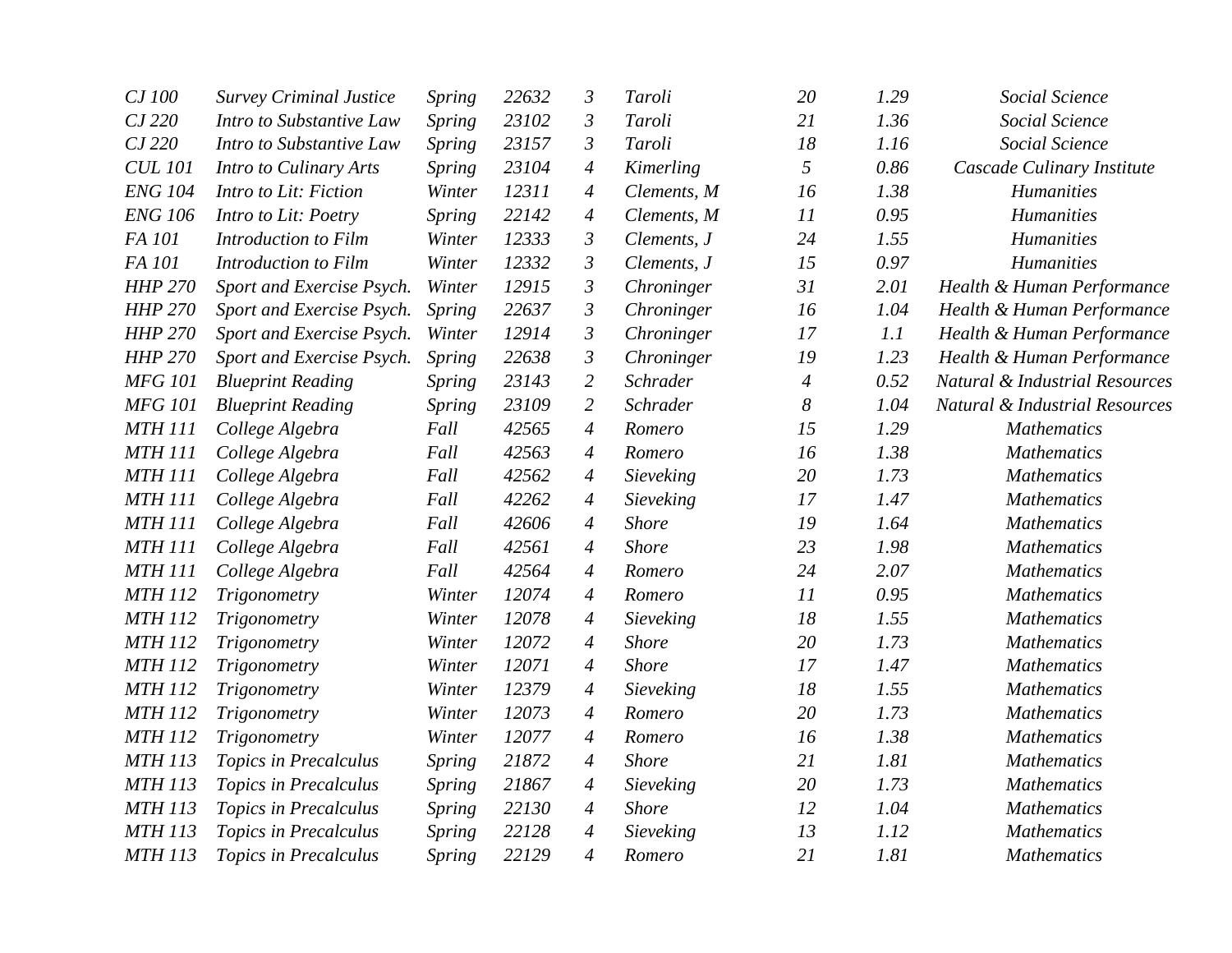|                | <b>MTH 113</b> | Topics in Precalculus                    | <b>Spring</b> | 21870 | 4              | Romero      | 19               | 1.64  | <b>Mathematics</b>                        |
|----------------|----------------|------------------------------------------|---------------|-------|----------------|-------------|------------------|-------|-------------------------------------------|
|                | <b>MTH 251</b> | Calculus I                               | Winter        | 13282 | $\overline{4}$ | Sieveking   | 34               | 4.4   | <b>Mathematics</b>                        |
|                | <b>MTH 251</b> | Calculus I                               | Winter        | 12378 | $\overline{4}$ | Sieveking   | 29               | 3.75  | <b>Mathematics</b>                        |
|                | <b>MTH 252</b> | Calculus II                              | <b>Spring</b> | 23178 | $\overline{A}$ | Sieveking   | 26               | 3.36  | <b>Mathematics</b>                        |
|                | <b>MTH 252</b> | Calculus II                              | <b>Spring</b> | 23124 | $\overline{4}$ | Sieveking   | 31               | 4.01  | <b>Mathematics</b>                        |
|                | <b>MTH 253</b> | Calculus III                             | <b>Spring</b> | 23125 | $\overline{4}$ | Sieveking   | 8                | 1.04  | <b>Mathematics</b>                        |
|                | <b>PSY 201</b> | Mind and Brain                           | Winter        | 13284 | $\overline{A}$ | Vallerga    | 16               | 1.38  | Social Science                            |
|                | <b>PSY 201</b> | Mind and Brain                           | Winter        | 12969 | $\overline{A}$ | Vallerga    | 21               | 1.81  | Social Science                            |
|                | <b>PSY 202</b> | Mind and Society                         | <b>Spring</b> | 23110 | $\overline{A}$ | Vallerga    | 17               | 1.47  | Social Science                            |
|                | <b>PSY 202</b> | Mind and Society                         | <b>Spring</b> | 22631 | $\overline{A}$ | Vallerga    | 15               | 1.29  | Social Science                            |
|                | <b>WR 121</b>  | <b>English Composition</b>               | Winter        | 12661 | $\overline{4}$ | Clements, J | 27               | 2.33  | Humanities                                |
|                | <b>WR 121</b>  | <b>English Composition</b>               | Winter        | 12303 | $\overline{A}$ | Suenaga     | 33               | 2.85  | <b>Humanities</b>                         |
|                | <b>WR 121</b>  | <b>English Composition</b>               | Winter        | 12304 | $\overline{A}$ | Clements, J | 22               | 1.9   | <b>Humanities</b>                         |
|                | <b>WR 122</b>  | <b>English Composition</b>               | <b>Spring</b> | 22120 | $\overline{A}$ | Clements, J | 22               | 1.9   | <b>Humanities</b>                         |
|                | <b>WR 122</b>  | <b>English Composition</b>               | <b>Spring</b> | 22122 | $\overline{4}$ | Suenaga     | 26               | 2.24  | <b>Humanities</b>                         |
|                | <b>WR 122</b>  | <b>English Composition</b>               | <b>Spring</b> | 22121 | $\overline{A}$ | Clements, J | 17               | 1.47  | <b>Humanities</b>                         |
|                |                | <b>MOUNTAIN VIEW HIGH SCHOOL TOTALS:</b> |               |       |                |             | 1047             | 95.69 |                                           |
|                |                | <b>Total Number of Courses: 22</b>       |               |       |                |             |                  |       |                                           |
| <b>Redmond</b> | <b>BA</b> 101  | <b>Intro to Business</b>                 | <i>Spring</i> | 22110 | $\overline{A}$ | Lillis      | 6                | 0.52  | <b>Business</b>                           |
|                | <b>BA</b> 111  | <b>Applied Accounting I</b>              | Fall          | 43549 | $\mathfrak{Z}$ | Lillis      | 11               | 0.71  | <b>Business</b>                           |
|                | <b>MFG 101</b> | <b>Blueprint Reading</b>                 | Fall          | 43155 | $\overline{2}$ | Kernion     | $\boldsymbol{l}$ | 0.13  | <b>Natural &amp; Industrial Resources</b> |
|                | <b>MFG 103</b> | <b>Welding Technology I</b>              | Fall          | 43545 | $\mathfrak{Z}$ | Kernion     | $\mathfrak{2}$   | 0.39  | <b>Natural &amp; Industrial Resources</b> |
|                | <b>MFG 115</b> | Design Processes I                       | Fall          | 43541 | $\overline{2}$ | Kernion     | 4                | 0.52  | <b>Natural &amp; Industrial Resources</b> |
|                | <b>MTH 111</b> | College Algebra                          | Fall          | 42566 | $\overline{A}$ | Schiedler   | 22               | 1.9   | <b>Mathematics</b>                        |
|                | <b>MTH 111</b> | College Algebra                          | Winter        | 12993 | $\overline{4}$ | Schiedler   | 11               | 0.95  | <b>Mathematics</b>                        |
|                | <b>MTH 111</b> | College Algebra                          | Winter        | 12991 | $\overline{4}$ | Schiedler   | 11               | 0.95  | <b>Mathematics</b>                        |
|                |                | <b>REDMOND HIGH SCHOOL TOTALS:</b>       |               |       |                |             | 68               | 6.07  |                                           |
|                |                |                                          |               |       |                |             |                  |       |                                           |

*Total Number of Courses: 6*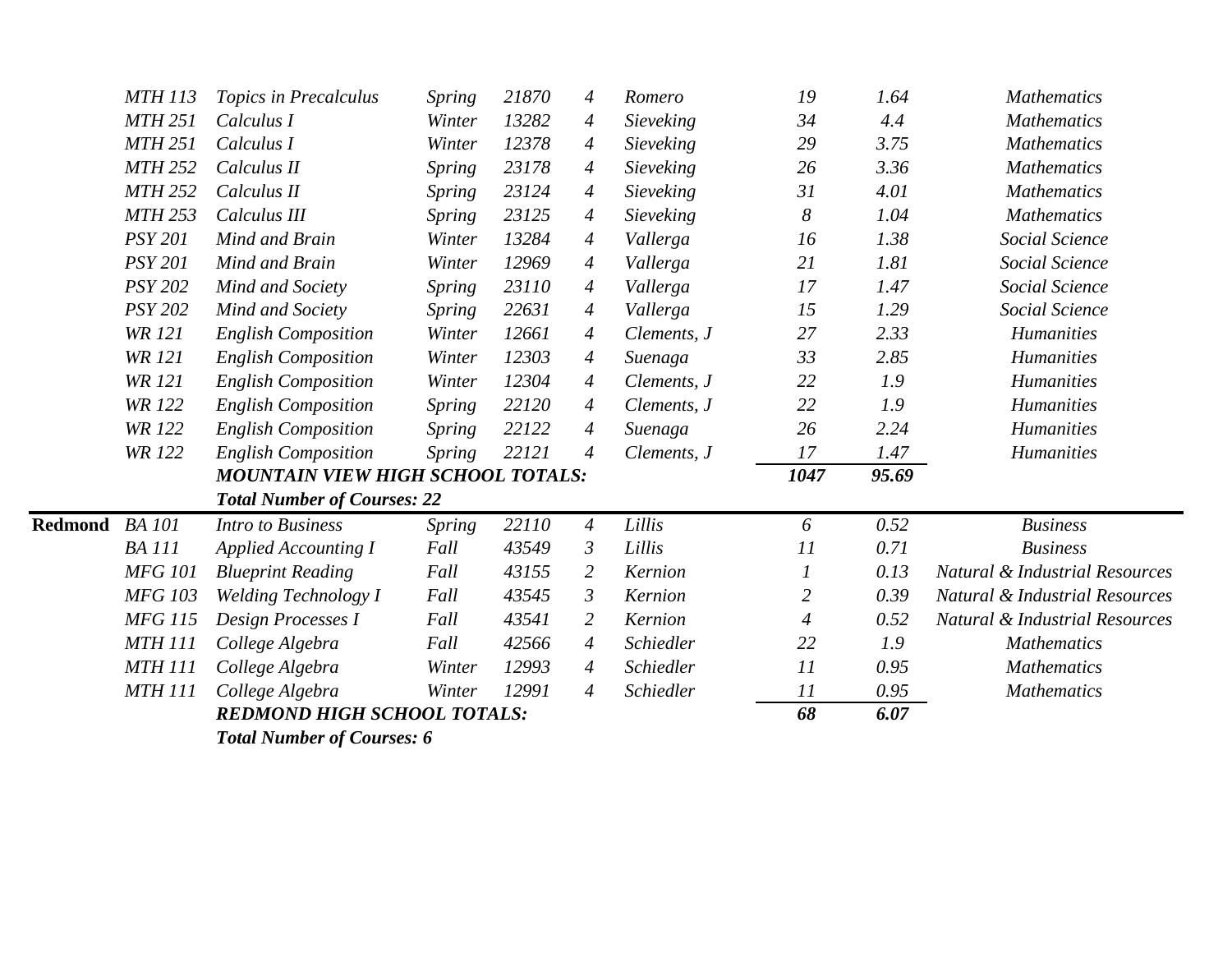| Redmond BI 101            |                 | <b>General Biology: Cells</b>              | Fall          | 42301 | $\overline{4}$ | <b>Baxter</b> | 9                | 1.16  | Science                                   |
|---------------------------|-----------------|--------------------------------------------|---------------|-------|----------------|---------------|------------------|-------|-------------------------------------------|
| <b>Proficiency BI 102</b> |                 | General Biology: Evol.                     | Winter        | 12079 | $\overline{4}$ | <b>Baxter</b> | $\mathfrak{H}$   | 0.65  | Science                                   |
| Academy BI 103            |                 | General Biology: Ecol.                     | Spring        | 22126 | $\overline{4}$ | <b>Baxter</b> | 6                | 0.78  | Science                                   |
| (RPA)                     | <b>BI</b> 121   | Anatomy and Function I                     | Fall          | 42295 | $\overline{4}$ | <b>Baxter</b> | 29               | 3.75  | Science                                   |
|                           | <b>BI</b> 122   | <b>Anatomy and Function II</b>             | Winter        | 12023 | $\overline{4}$ | <b>Baxter</b> | 25               | 3.24  | Science                                   |
|                           | CJ 100          | <b>Survey Criminal Justice</b>             | Fall          | 43544 | $\mathfrak{Z}$ | Killpack      | 15               | 0.97  | Social Science                            |
|                           | CJ 100          | <b>Survey Criminal Justice</b>             | Fall          | 43543 | $\mathfrak{Z}$ | Killpack      | 15               | 0.97  | Social Science                            |
|                           | CJ 220          | Intro to Substantive Law                   | <b>Spring</b> | 23170 | $\mathfrak{Z}$ | Killpack      | 11               | 0.71  | Social Science                            |
|                           |                 | <b>REDMOND PROFICIENCY ACADEMY TOTALS:</b> |               |       |                |               | 115              | 12.23 |                                           |
|                           |                 | <b>Total Number of Courses: 7</b>          |               |       |                |               |                  |       |                                           |
| Ridgeview BA 101          |                 | <b>Intro to Business</b>                   | Fall          | 42578 | $\overline{4}$ | Crouch        | 15               | 1.29  | <b>Business</b>                           |
|                           | CIS 195         | Web Development I                          | Spring        | 23188 | $\overline{4}$ | O'Neill       | 6                | 0.65  | <b>Computer Information Systems</b>       |
|                           | ED 151          | Observ & Guide. in ECE                     | Spring        | 23107 | $\overline{4}$ | Moore         | $\boldsymbol{8}$ | 1.04  | Social Science                            |
|                           | ED 173          | Movement, Music & Arts                     | Winter        | 13346 | $\mathfrak{Z}$ | Moore         | $\boldsymbol{l}$ | 0.11  | Social Science                            |
|                           | ED 173          | Movement, Music & Arts                     | Fall          | 43546 | $\mathfrak{Z}$ | Moore         | $\mathfrak{Z}$   | 0.32  | Social Science                            |
|                           | <b>MFG 115</b>  | Design Processes I                         | Winter        | 12906 | $\overline{2}$ | O'Neill       | $\mathfrak{Z}$   | 0.39  | <b>Natural &amp; Industrial Resources</b> |
|                           | <b>MTH 111</b>  | College Algebra                            | Fall          | 42575 | $\overline{4}$ | <b>Sime</b>   | 15               | 1.29  | <b>Mathematics</b>                        |
|                           | <b>MTH 111</b>  | College Algebra                            | Winter        | 12389 | $\overline{4}$ | <b>Sime</b>   | 24               | 2.07  | <b>Mathematics</b>                        |
|                           | <b>MTH 111</b>  | College Algebra                            | Winter        | 12992 | $\overline{4}$ | Weybright     | 18               | 1.55  | <b>Mathematics</b>                        |
|                           | <b>MTH 111</b>  | College Algebra                            | Fall          | 42574 | $\overline{4}$ | Weybright     | 16               | 1.38  | <b>Mathematics</b>                        |
|                           | <b>MTH 112</b>  | Trigonometry                               | <b>Spring</b> | 23137 | $\overline{4}$ | <i>Irby</i>   | 20               | 1.73  | <b>Mathematics</b>                        |
|                           | <b>MTH 112</b>  | Trigonometry                               | <b>Spring</b> | 22145 | $\overline{4}$ | <i>Irby</i>   | 26               | 2.24  | <b>Mathematics</b>                        |
|                           | <b>MTH 251</b>  | Calculus I                                 | Winter        | 12375 | $\overline{4}$ | <i>Irby</i>   | 26               | 3.36  | <b>Mathematics</b>                        |
|                           | <b>MTH 252</b>  | Calculus II                                | Spring        | 21896 | $\overline{4}$ | <i>Irby</i>   | 20               | 2.59  | <b>Mathematics</b>                        |
|                           | <b>SPAN 101</b> | 1st Year Spanish I                         | Fall          | 43547 | $\overline{4}$ | Petersen      | 32               | 2.76  | World Languages & Cultures                |
|                           | <i>SPAN 101</i> | 1st Year Spanish I                         | Fall          | 43548 | $\overline{4}$ | Petersen      | 27               | 2.33  | World Languages & Cultures                |
|                           | <b>SPAN 102</b> | 1st Year Spanish II                        | Winter        | 13347 | $\overline{4}$ | Petersen      | 24               | 2.07  | World Languages & Cultures                |
|                           | <b>SPAN 102</b> | 1st Year Spanish II                        | Winter        | 13353 | $\overline{A}$ | Petersen      | 31               | 2.67  | World Languages & Cultures                |
|                           | <b>SPAN 103</b> | 1st Year Spanish III                       | <b>Spring</b> | 23112 | $\overline{4}$ | Petersen      | 19               | 1.64  | World Languages & Cultures                |
|                           | <b>SPAN 103</b> | 1st Year Spanish III                       | <b>Spring</b> | 23111 | $\overline{4}$ | Petersen      | 23               | 1.98  | World Languages & Cultures                |
|                           |                 | <b>RIDGEVIEW HIGH SCHOOL TOTALS:</b>       |               |       |                |               | 357              | 33.46 |                                           |
|                           |                 | <b>Total Number of Courses: 12</b>         |               |       |                |               |                  |       |                                           |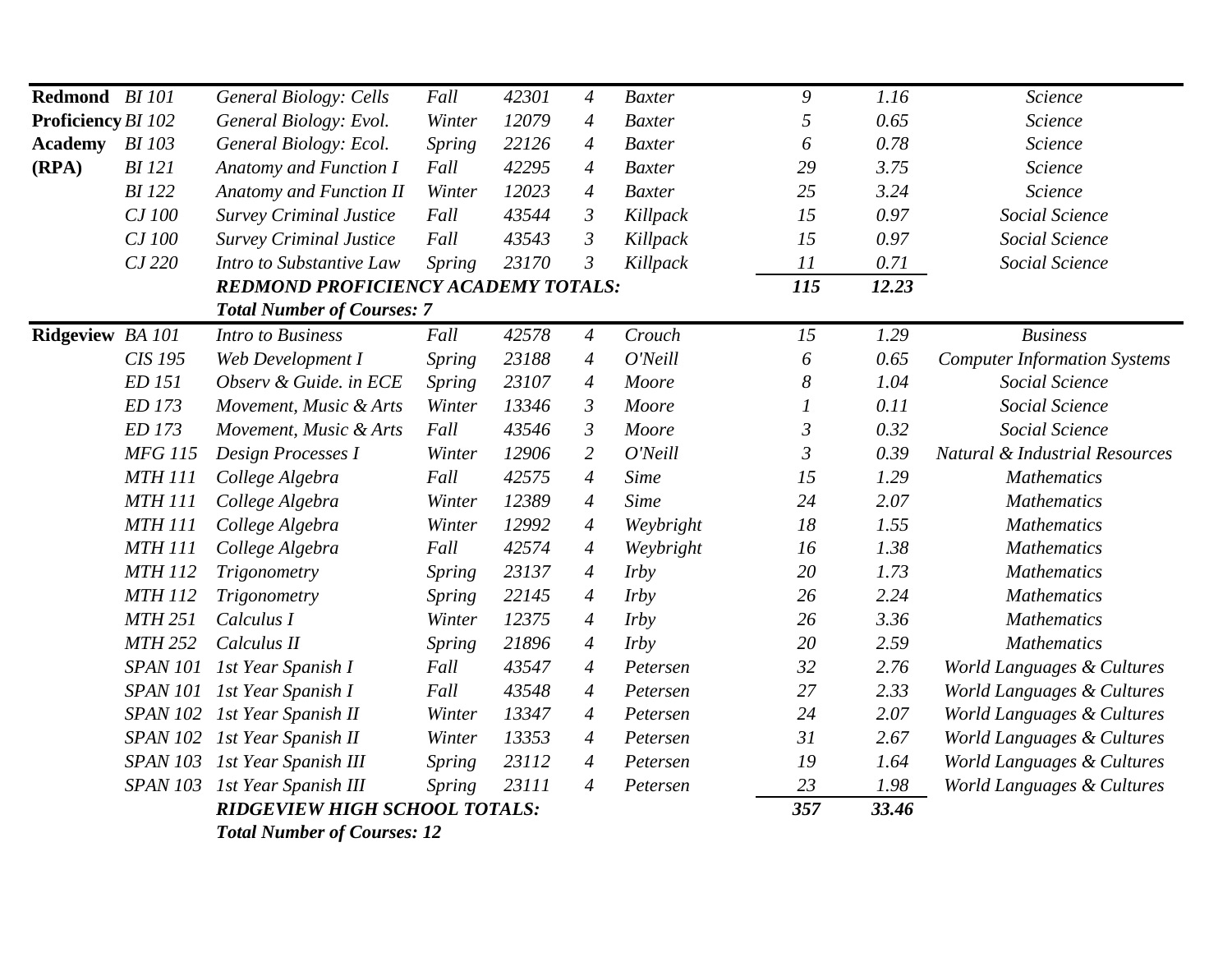| <b>Sisters</b>  | <b>EMT 170</b> | <b>EMS</b> Communication/Doc         | Spring        | 22797 | $\overline{2}$ | Johnson         | 5                           | 0.22   | <b>Natural &amp; Industrial Resources</b> |
|-----------------|----------------|--------------------------------------|---------------|-------|----------------|-----------------|-----------------------------|--------|-------------------------------------------|
|                 | <b>EMT 175</b> | Intro to Emergency Svcs              | Fall          | 43533 | $\mathfrak{Z}$ | Johnson         | 14                          | 0.91   | <b>Natural &amp; Industrial Resources</b> |
|                 | <b>MFG 115</b> | Design Processes I                   | Winter        | 13349 | $\overline{2}$ | Cosby           | 11                          | 1.42   | Natural & Industrial Resources            |
|                 |                | <b>SISTERS HIGH SCHOOL TOTALS:</b>   |               |       |                |                 | 30                          | 2.55   |                                           |
|                 |                | <b>Total Number of Courses: 3</b>    |               |       |                |                 |                             |        |                                           |
| <b>Summit</b>   | <b>BI</b> 121  | <b>Anatomy and Function I</b>        | <b>Spring</b> | 22115 | $\overline{A}$ | Colquhoun       | 11                          | 1.42   | Science                                   |
|                 | <b>BI</b> 121  | Anatomy and Function I               | Spring        | 22591 | $\overline{4}$ | Colquhoun       | $\mathfrak g$               | 1.16   | Science                                   |
|                 | <b>BI</b> 121  | Anatomy and Function I               | Spring        | 22593 | $\overline{A}$ | Colquhoun       | $\boldsymbol{8}$            | 1.04   | Science                                   |
|                 | <b>MTH 111</b> | College Algebra                      | Fall          | 42607 | $\overline{A}$ | Greenwood       | 20                          | 1.73   | <b>Mathematics</b>                        |
|                 | <b>MTH 111</b> | College Algebra                      | Fall          | 42560 | $\overline{4}$ | Greenwood       | 13                          | 1.12   | <b>Mathematics</b>                        |
|                 | <b>MTH 111</b> | College Algebra                      | Fall          | 42267 | $\overline{4}$ | <b>Bussmann</b> | 14                          | 1.21   | <b>Mathematics</b>                        |
|                 | <b>MTH 111</b> | College Algebra                      | Fall          | 43551 | $\overline{4}$ | Greenwood       | 26                          | 2.24   | <b>Mathematics</b>                        |
|                 | <b>MTH 111</b> | College Algebra                      | Fall          | 42283 | $\overline{4}$ | <b>Bussmann</b> | 11                          | 0.95   | <b>Mathematics</b>                        |
|                 | <b>MTH 111</b> | College Algebra                      | Fall          | 42266 | $\overline{4}$ | <b>Bussmann</b> | 15                          | 1.29   | <b>Mathematics</b>                        |
|                 | <b>MTH 251</b> | Calculus I                           | Winter        | 12376 | $\overline{4}$ | Quick           | $\overline{7}$              | 0.91   | <b>Mathematics</b>                        |
|                 | <b>MTH 251</b> | Calculus I                           | Winter        | 13291 | $\overline{4}$ | Quick           | 6                           | 0.78   | <b>Mathematics</b>                        |
|                 | <b>MTH 251</b> | Calculus I                           | Winter        | 12377 | $\overline{A}$ | Quick           | 4                           | 0.52   | <b>Mathematics</b>                        |
|                 | <b>MTH 252</b> | Calculus II                          | Spring        | 23145 | $\overline{4}$ | Quick           | 5                           | 0.65   | <b>Mathematics</b>                        |
|                 | <b>MTH 252</b> | Calculus II                          | <b>Spring</b> | 21868 | $\overline{4}$ | Quick           | 5                           | 0.65   | <b>Mathematics</b>                        |
|                 | <b>MTH 252</b> | Calculus II                          | Spring        | 22135 | $\overline{4}$ | Quick           | 6                           | 0.78   | <b>Mathematics</b>                        |
|                 |                | <b>SUMMIT HIGH SCHOOL TOTALS:</b>    |               |       |                |                 | 160                         | 16.45  |                                           |
|                 |                | <b>Total Number of Courses: 4</b>    |               |       |                |                 |                             |        |                                           |
| <b>Trinity</b>  | <b>BI</b> 121  | Anatomy and Function I               | Winter        | 12019 | 4              | Stueve          | 1                           | 0.13   | Science                                   |
| Lutheran        |                | TRINITY LUTHERAN HIGH SCHOOL TOTALS: |               |       |                |                 | $\boldsymbol{l}$            | 0.13   |                                           |
|                 |                | <b>Total Number of Courses: 1</b>    |               |       |                |                 |                             |        |                                           |
| <b>Tualatin</b> | <b>CUL 101</b> | Intro to Culinary Arts               | Winter        | 13292 | $\overline{A}$ | Larson          | $\overline{A}$              | 0.69   | Cascade Culinary Institute                |
|                 |                | <b>TUALATIN HIGH SCHOOL TOTALS:</b>  |               |       |                |                 | $\overline{\boldsymbol{4}}$ | 0.69   |                                           |
|                 |                | <b>Total Number of Courses: 1</b>    |               |       |                |                 |                             |        |                                           |
| <b>TOTALS</b>   |                |                                      |               |       |                |                 | 2284                        | 218.06 |                                           |